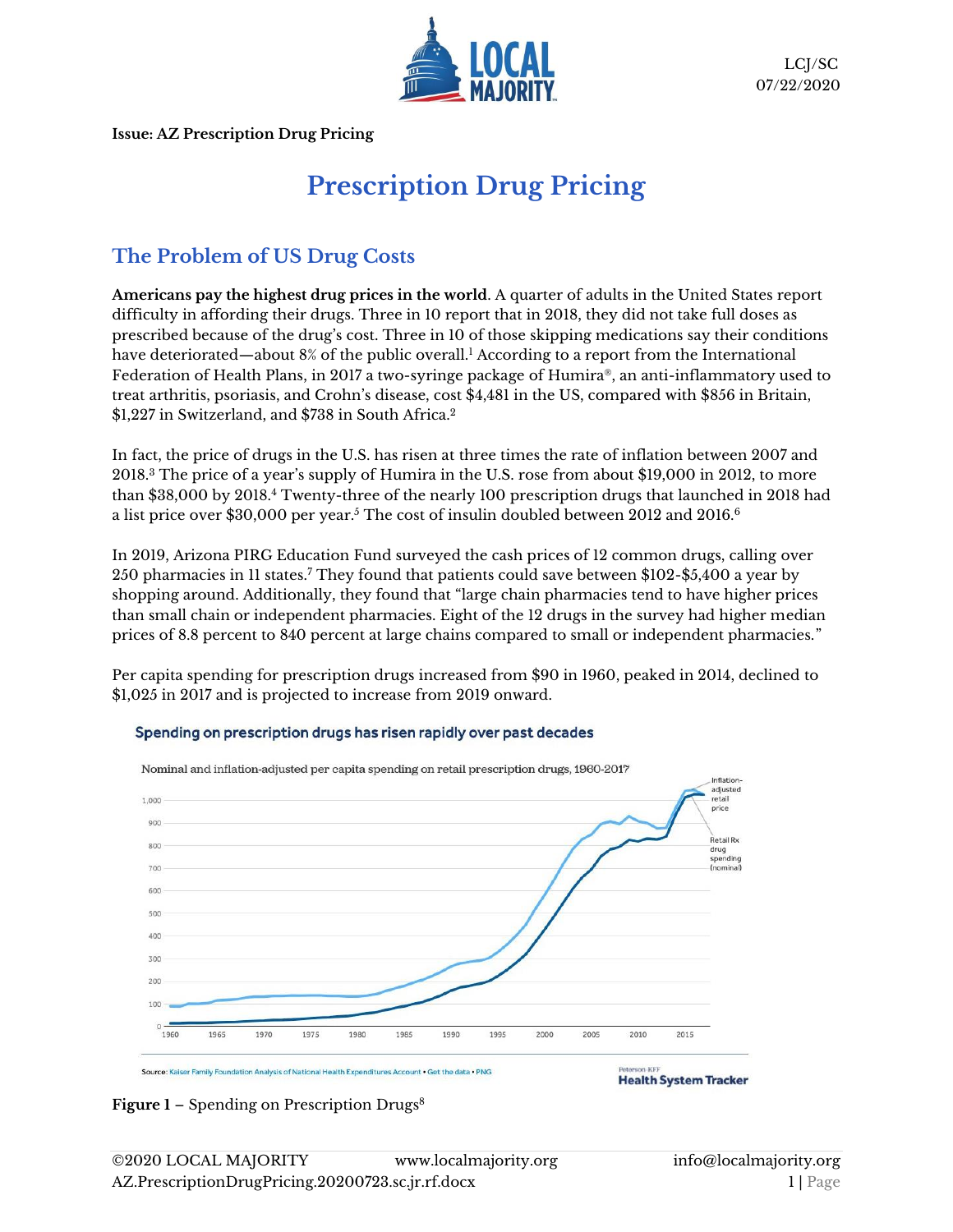

# **Impact**

- **High drug prices have the greatest impact** on people with high-deductible insurance plans and those whose co-payments are based on a percentage of the price of a prescription.
- **They also create the worst consequences for the most vulnerable**, including individuals who are uninsured. Nearly 1 in 3 U.S. adults has not taken full doses of a prescribed medicine because of cost. Nearly one in three consumers spend less on groceries in order to pay for their medications, and one-third of Americans have forgone filling prescriptions altogether because of high costs. 9,10
- **And for Americans who need the most expensive—or the most—medications, the costs are devastating.** Most insurance plans separate covered medications into "formulary tiers": Tier 1 for generic drugs with the lowest cost-sharing or co-payments; Tiers 4 or 5 for specialty drugs for rare diseases or high-priced drugs. Individuals with rare diseases and chronic disorders are typically in the highest tier of the formulary and are often required to pay a percentage of the list price of the drug rather than a set price.
- **And seniors are at particular risk.** Former Senator Claire McCaskill issued a report in 2018 that stated, "12 out of the 20 most commonly prescribed brand-name drugs for seniors had their prices increased by over 50 percent between 2012 and 2017."<sup>11</sup> Senator McCaskill asked, "Can you imagine if you went to an auto dealership and last year's exact model was being sold at a 20 percent mark-up, and then you went back the next year and it had happened again?"<sup>12</sup>
- **Seniors enrolled in Medicare Part D drug coverage in 2020** must pay the full negotiated price for their drugs until they have spent the deductible amount of \$435. Then the Initial Coverage period begins when seniors pay either a co-payment of a set dollar amount or a co-insurance of a percentage of the drug's cost. For 2020, after the senior's payments plus the amount the plan pays for drugs reaches \$4,020, then the Coverage Gap ("donut hole") is reached. While in the "donut hole" in 2020, seniors must pay 25% of drug costs until a total of \$6,350 in total drug costs is reached, after which the senior leaves the "donut hole" and enters the Catastrophic Phase of coverage. In the Catastrophic phase, seniors make small drug co-payments or co-insurance for the rest of the year.



**Figure 3** – 2020 Medicare Part D<sup>13</sup>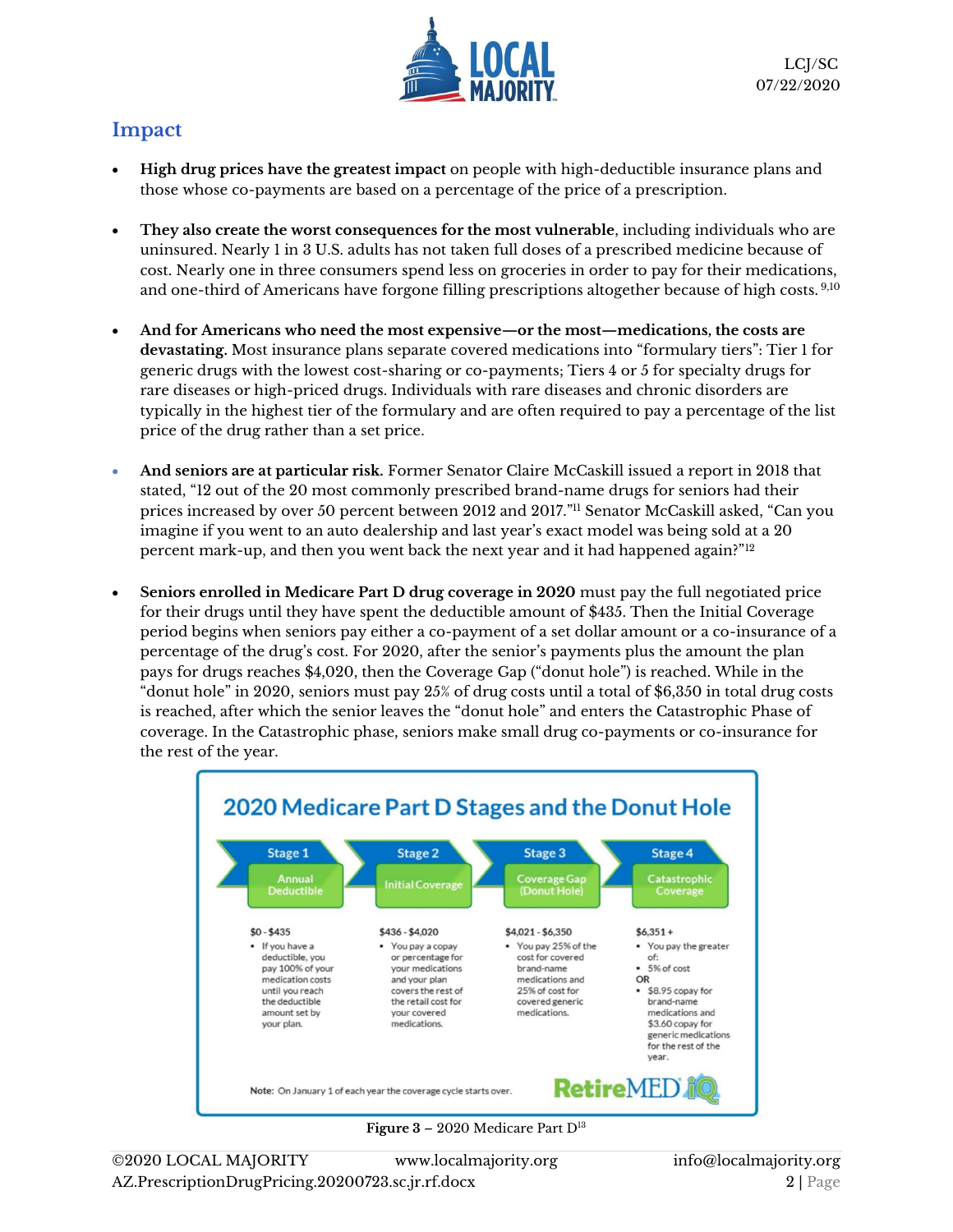

# **Why Is This Problem So Hard to Fix?**

# **Lobbying Power**

**Pharmaceutical companies are some of the most profitable companies in the country.<sup>14</sup>** The US patent system, while successful at promoting innovation, confers years of monopoly pricing for a product. Pharma companies have taken advantage of the patent system by making minor changes to a product and then applying for a new patent. For example, a new dosage amount or prescribed dose of 2x/day instead of 3x/day can extend a drug's patent life. In fact, 78% of "new" drug patents are secondary patents on existing drugs, not new drugs. 15

Because of its wealth, the pharmaceutical industry is one of the most powerful lobbies in Washington and in many state capitals. More lobbying money is spent on health care than any other economic sector—an astounding \$297 million in 2019 alone. 16



**Annual Lobbying on Pharmaceuticals/Health Products** 

#### **Figure 3** – 2019 Pharma Lobbying Spending *Exceeded \$297 Million*<sup>17</sup>

# **Industry Complexity**

The price a patient pays for a prescription drug results from a complex mix of contracts among many players (see Fig. 4 below), each of which adds to a drug's final price, creating multiple layers of profit margins with no accountability.

The **pharmaceutical manufacturer** makes and sends drugs to the **wholesaler** for distribution. The wholesaler buys the drug from the manufacturer based on the manufacturer's Wholesale Acquisition Cost (WAC).

The wholesaler sends the drugs to the **pharmacy**, which is reimbursed by **Pharmacy Benefit Managers (PBMs)** such as CVS Health, Express Scripts, and OptumRx, which act as middlemen between pharma companies**, insurance companies** and pharmacies because private insurance companies don't have the time or means to negotiate with every drug company and pharmacy. PBMs also negotiate rebates and determine which drugs insurance companies put onto their formulary thus enabling insurance companies to get the best prices and pharmaceutical companies to get the largest number of their prescriptions into the market. The PBM gets reimbursed by the insurance company, plus a percentage for profit.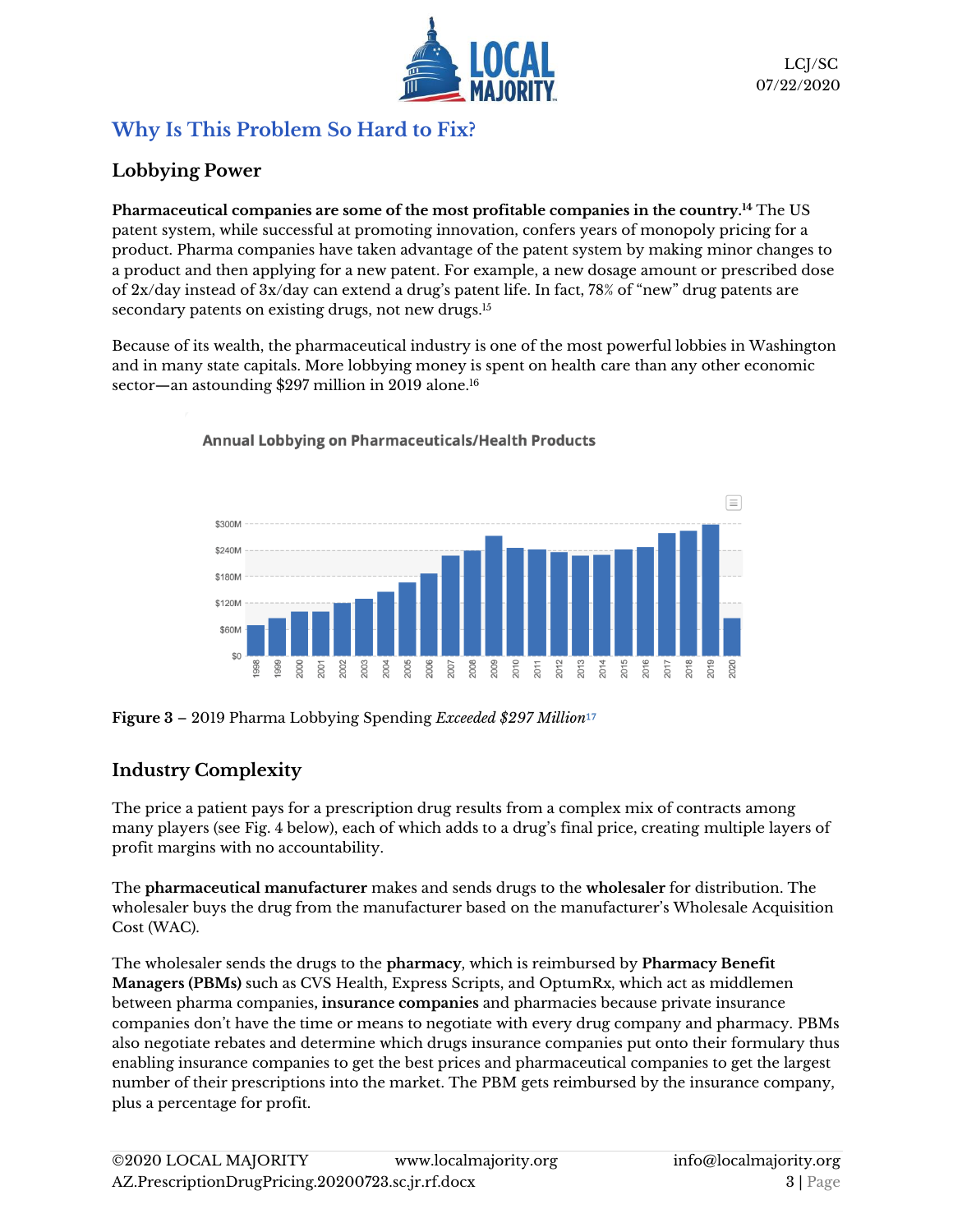

#### The U.S. Pharmacy Distribution and Reimbursement System for Patient-Administered, **Outpatient Brand-Name Drugs**



#### **Figure** 4 <https://drugchannelsinstitute.com/files/2020-PharmacyPBM-DCI-Overview.pdf>

#### **Financial Incentives of Key Players**

Each player in this "drug distribution food chain" maximizes its profits while responding to a complex, opaque, and secretive structure of financial incentives (including rebates, discounts, and third-party payments), requiring congressional action to change the system. $^{18}$ 

#### **Pharma Companies**

Pharma companies take great financial risk since only five out of every 5,000 drugs in development make it to human trials, and only one out of those five gets to market.<sup>19</sup> This risk is part of the reason that pharmaceutical companies' prices for branded drugs are so much higher than their manufacturing cost: patent protections give companies only a few years of exclusive profit before the drug becomes public and generic.

Under US patent law, pharma companies hold patents for 20 years. <sup>20</sup> (Drugs for diseases that affect fewer than 200,000 Americans, so called "orphan drugs," are granted additional exclusivity by the FDA. 21,22) Once a drug goes off-patent, the FDA can approve generic drugs. Generic drugs have the same active ingredients, dosage, and U.S. Food and Drug Administration (FDA) approval. $^{23}$  Pharma companies must compete with generic companies, resulting in somewhat lower prices. Many pharma companies resort to hiking the prices of the branded drugs just prior to losing patent protection, allowing generic manufacturers to charge more as well. 24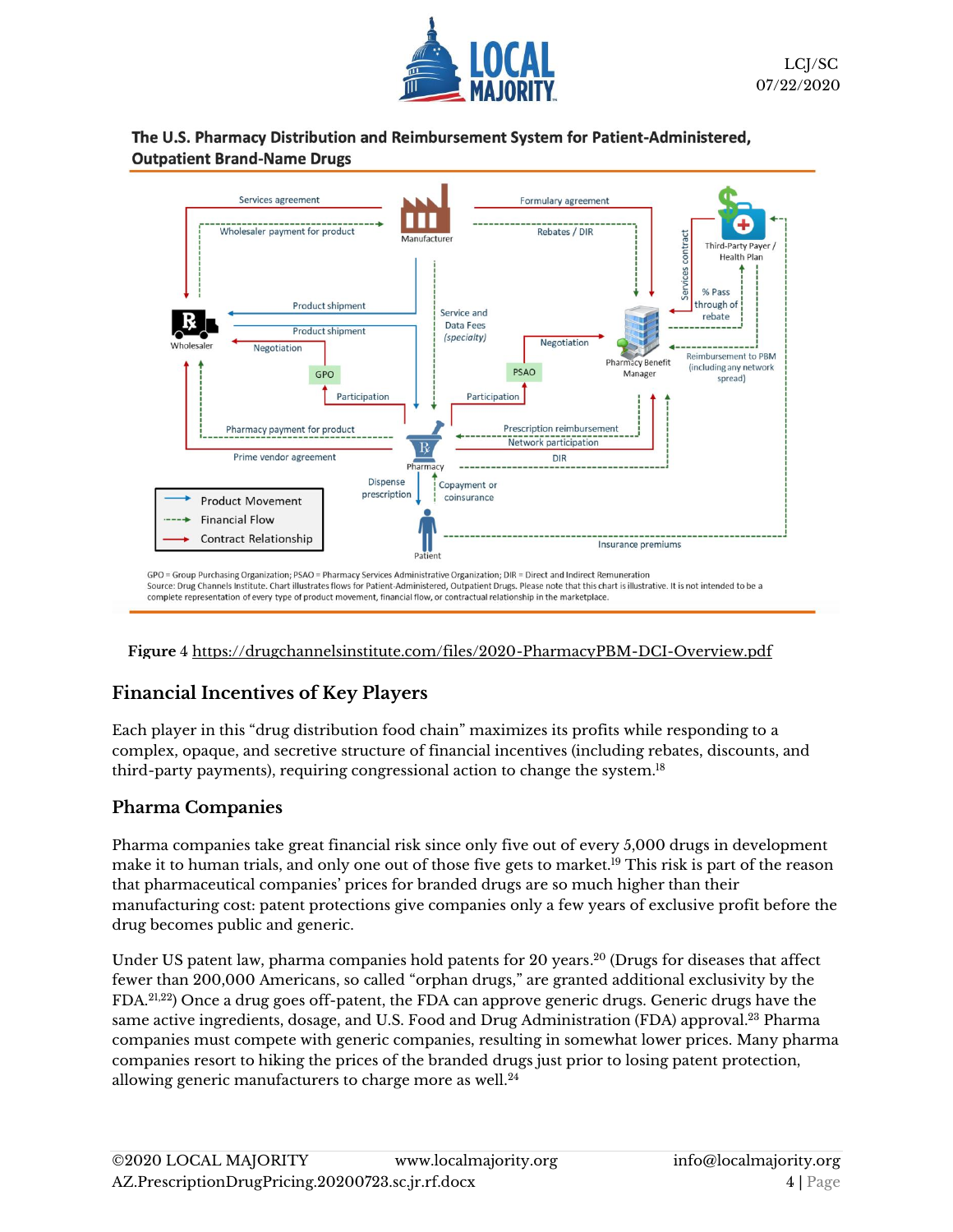

#### **Pharmacies**

If a patient has no insurance, the price the patient pays for a drug is determined by the pharmacy. In a market that rewards efficiency, small pharmacies struggle, needing to invest in faster software and provide more efficient prescription turn-around to maintain lower prices.<sup>25</sup> Only large companies have the resources to keep up with market pressures. The past two decades have seen the field narrow to three leading national pharmacies: CVS, Rite Aid/Albertsons, and Walgreens. <sup>26</sup> (Fig. 5).



**Figure 5** [https://www.pharmacytimes.com/contributor/timothy-aungst-pharmd/2018/03/pharmacy-wars](https://www.pharmacytimes.com/contributor/timothy-aungst-pharmd/2018/03/pharmacy-wars-an-era-of-acquisition-mergers-and-losses)[an-era-of-acquisition-mergers-and-losses](https://www.pharmacytimes.com/contributor/timothy-aungst-pharmd/2018/03/pharmacy-wars-an-era-of-acquisition-mergers-and-losses)

**Pharmacies and PBMs have also been consolidating.** While this vertical integration creates the potential for increased efficiency and the expectation of lower prices as a result of increased negotiating power, as pointed out by the American Antitrust Institute during the 2018 merger between CVS and Aetna, consolidation actually *increases* the power of the remaining businesses to control prices since there are fewer competitors. <sup>27</sup> Thanks to its oversized power in both the pharmacy and PBM industries, CVS now has *more* control over formularies and pricing negotiations, eliminating the competition that would ordinarily reduce prices for patients.

#### **Insurance Companies**

If a patient is insured, the patient's price is determined by the insurance company, which must cover multiple layers of other entities' profit margins. These costs are passed along to consumers through higher insurance rates and copayments. In 2018, in Arizona, 99 percent of the individual healthcare market was controlled by only three insurance companies, a strong indicator that the market might benefit from more oversight.<sup>28</sup>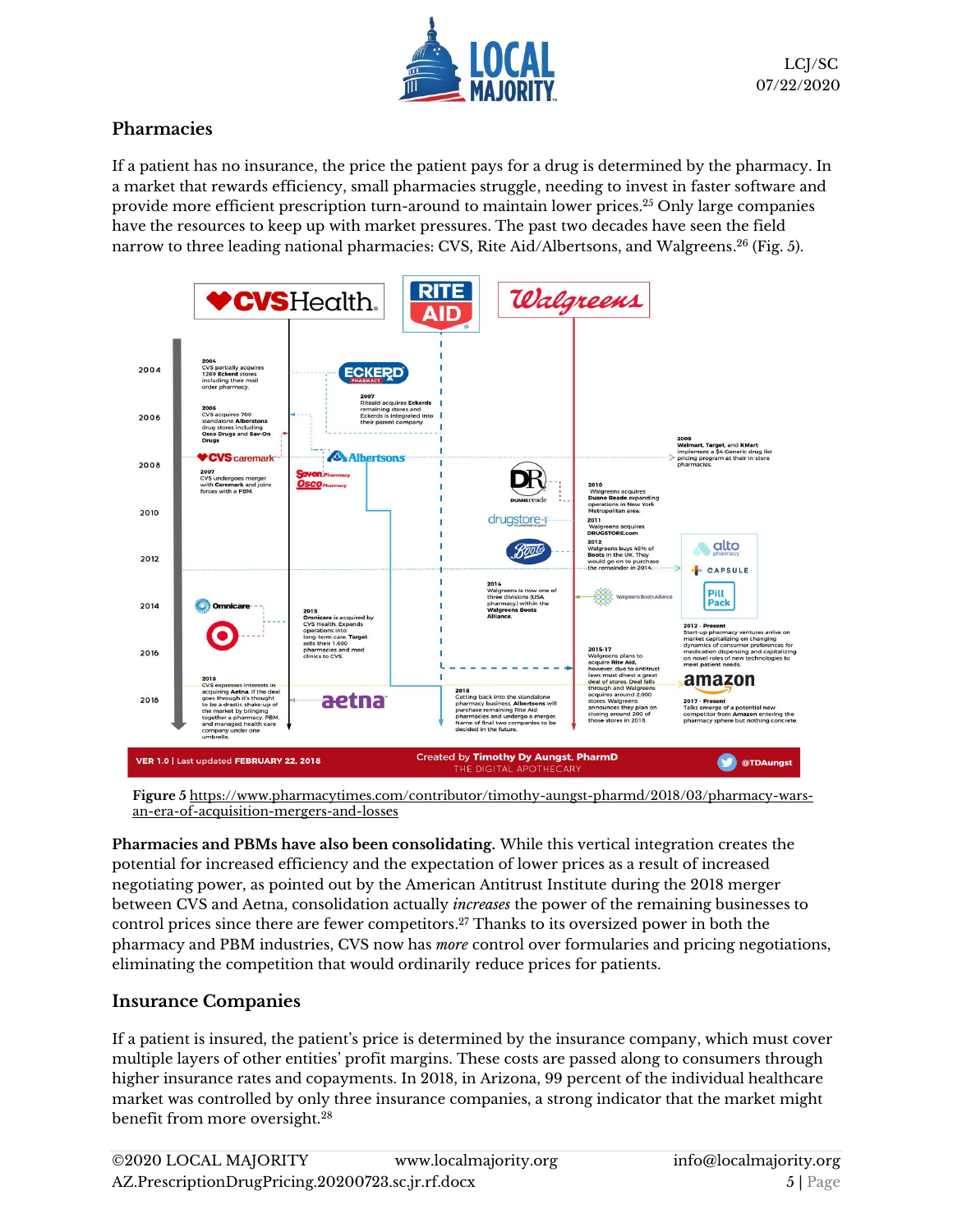

Insurance companies also agree to purchase a certain number of prescriptions from manufacturers, but manufacturers agree to "buy back" ("rebate") unsold prescriptions for a percentage of the original price. These rebates provide incentives for insurance companies to encourage doctors to prescribe more of a sometimes-expensive branded drug in order to limit their exposure to buybacks.

#### **Pharmacy Benefit Managers (PBMs)**

PBMs have come under scrutiny for a practice called **"spread pricing".** When a patient buys a drug from a pharmacy, the pharmacy receives reimbursement from the PBM. This reimbursement is slightly higher than the price the patient paid so the pharmacy can make a reasonable profit. The PBM then seeks reimbursement from insurance companies for that drug. PBMs take the difference as profit.<sup>29</sup>



The problem occurs when the PBM asks for a significantly higher reimbursement than it paid the pharmacy. See Figure 6 for an example. Suppose that, in 2014, a patient paid \$8 for a prescription, but the insurance company was charged \$16, resulting in a "spread" (or profit to the PBM) of \$8. By 2017, this spread grew to \$9.40. (At the Bloomberg website, this is illustrated interactively in five steps.)

Because insurance companies negotiate fixed-cost copays with PBMs, PBMs can increase the cost of drugs to obtain larger commissions. This enables insurance companies and drug makers to charge even higher prices, ultimately leaving patients and taxpayers to foot the bill.<sup>30</sup>

It is easy to see that direct negotiations between pharmacies and drug manufacturers could save a lot of money.<sup>31</sup> When West Virginia cut PBMs out of its state Medicaid program, it achieved an estimated \$30 million savings in the first year alone; by the end of the year, the change had actually saved the state \$54.4 million.<sup>32</sup>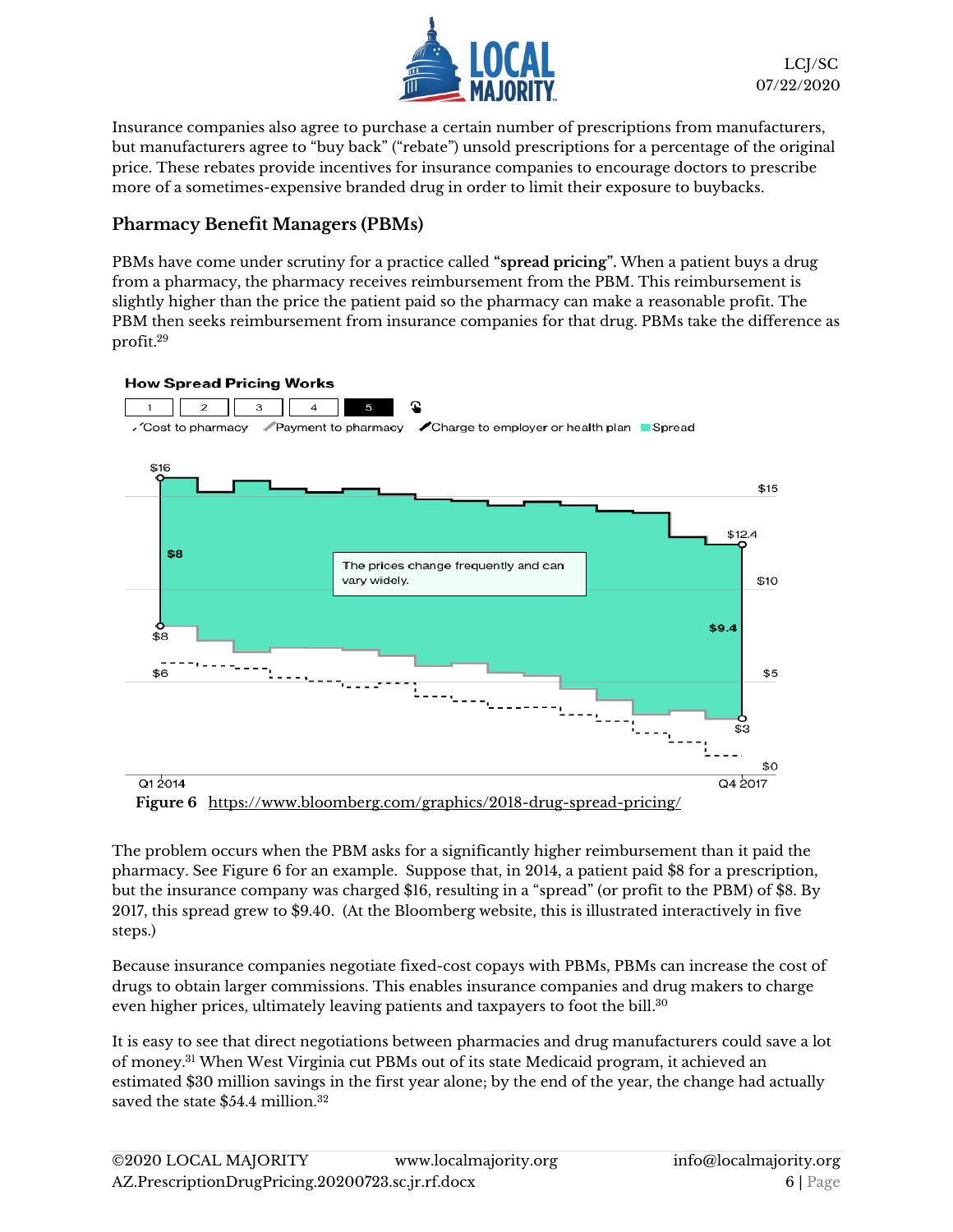

PBMs claim that the choice to utilize spread pricing is up to their pharmacy and insurance company customers, as an alternative to administrative fees. PBMs also claim that reports such as the Bloomberg article cited above are cherry-picking examples: that PBMs make money for some drugs but lose money on others. But PBMs do not have to disclose spread pricing fees or other practices.

An additional issue surrounding PBMs involves **Medicare Part D**, which helps cover the cost of prescription drugs. With the launch of Medicare Part D in 2006 and more recently the ACA's closing of the "Donut Hole", Medicare has become a major payer for prescription drugs, jumping from 2% to 30% from 2005 to 2017.<sup>33</sup>

The federal government should have significant power in pricing negotiations with pharmaceutical companies. However, in 2006, the industry aggressively lobbied to prevent Medicare from negotiating directly with manufacturers; consequently, Medicare is required by law to use PBMs and is prevented from negotiating directly with drug companies.<sup>34</sup> This represents a huge loss for Medicare, which could have saved an estimated \$14.4 billion in 2016 for its costliest 50 oral drugs by negotiating directly with drug companies. $^{35,36}$  By 2017, Medicare could have saved another \$4.4  $\,$ billion of the \$7.3 billion it spent just on insulin, had it been able to use the prices negotiated by the Veterans' Administration.<sup>37</sup>

# **What Solutions Have Been Proposed?**

#### **Federal**

- The U.S. Government sued Mylan for overcharging for the EpiPen<sup>®</sup> for emergency treatment of serious allergic reactions. From 2007 to 2016, Mylan raised the list price of the EpiPen from just under \$100 to more than \$600. $^{\rm 38}$  (The generic version sells for around \$400. $^{\rm 39}$ ) The suit was settled in August 2017 for \$465 million, which was only one third of the \$1.2 billion Mylan overcharged for EpiPen. 40
- In October 2018, the U.S. Congress passed *The Patient Right to Know Drug Prices Act* and *Know the Lowest Price Act*. These bills outlawed PBM "gag clauses," which prohibit pharmacies from telling patients that a cheaper drug is available.<sup>41</sup>
- On May 8, 2019, the Department of Health and Human Services announced a new rule that requires pharmaceutical companies to show the price of prescription drugs in television advertisements. On June 14, 2019, three pharma companies and a trade group sued, arguing that the rule is illegal because it violates the companies' First Amendment rights.<sup>42</sup> The rule would have taken effect July 9<sup>th</sup> but on July 8<sup>th</sup>, a federal judge ruled that disclosure of list prices in TV ads could not be enforced.<sup>43</sup>
- Taxpayer-funded research by the National Institute of Health contributed more than \$100 billion to develop 210 new drugs approved between 2010 and 2016.<sup>44</sup> The Protect American Investment in Drugs (We PAID) Act of 2019, introduced in the U.S. Senate and currently in committee, would ensure that prices of drugs developed using federally funded research (such as NIH or CDC grants) are set at reasonable levels.

#### **States**

Despite much talk about helping those in need, the federal government has done relatively little, presenting an opportunity for state legislatures to seize the initiative.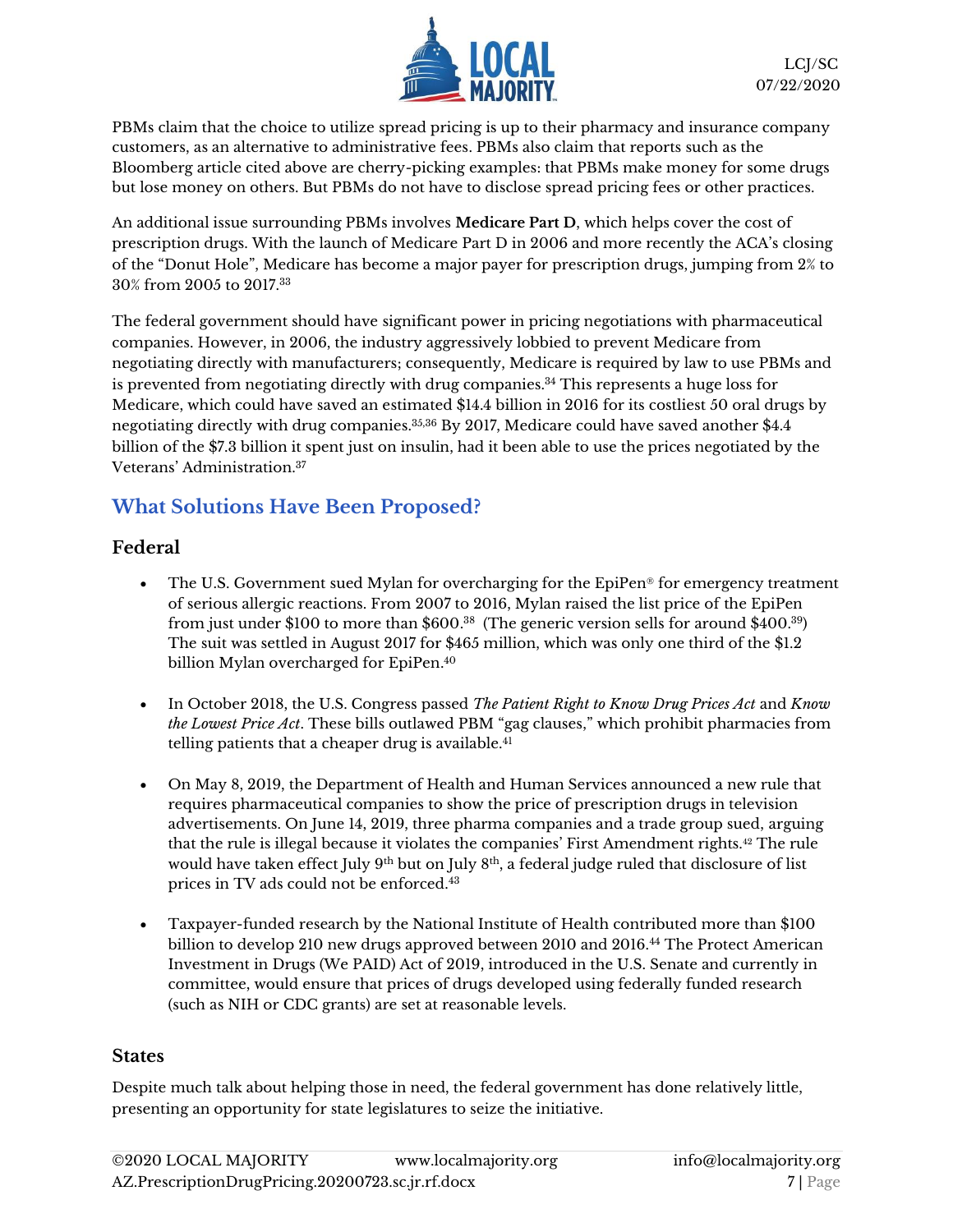

However, because the companies involved in setting prices are almost all national—if not global making state-level improvements is difficult. States also have little impact on the cost of drugs, since rebates are negotiated at the federal level. States also have no control over their share of Medicare Part D, also mandated by the federal government. Still, state legislatures are becoming increasingly active in their efforts to curb prescription drug costs. In 2019 alone, 33 states enacted 51 laws to help control drug prices.<sup>45</sup>

In early May 2019, 44 states filed a lawsuit against drug companies Teva, Pfizer, Novartis, and Mylan, alleging they conspired to inflate the prices of generic drugs by as much as 1,000 percent. The scheme affected the prices of more than 100 generic drugs, according to the complaint.<sup>46</sup>

The National Academy for State Health Policy (NASHP) has created an interactive map showing every state bill introduced related to drug pricing, as well as their contents and fate. This list is available at<https://nashp.org/rx-legislative-tracker/>The National Conference of State Legislators has published an overview of recent approaches and innovations in state law at [https://www.ncsl.org/research/health/rx-costs.aspx.](https://www.ncsl.org/research/health/rx-costs.aspx)

Areas of focus include:<sup>47</sup>

- Establishing drug cost review boards/commissions for information gathering and possible rate setting
- Requiring drug price transparency
- Prohibiting price-gouging
- Regulating pharmacy benefit managers
- Implementing state wholesale drug importation from Canada

#### **Drug Cost Review Boards**

**Maryland** passed the country's first drug cost review board in 2019, perhaps a model for other states. HB 768 creates a Prescription Drug Affordability Board with the authority to evaluate expensive drugs and recommend appropriate methods for addressing these costs, including setting upper limits on what Marylanders would pay for these drugs.<sup>48</sup> Beginning in 2022, the Board can also begin to set upper payment limits for prescription drugs purchased by state, county, and local governments. In December of 2023, the Board will recommend whether the General Assembly should pass legislation to expand upper payment limits for all purchases of prescription drugs.

In 2019 **Maine** enacted a law that established a state agency to review drug costs and act against price increases exceeding a certain threshold. The board will set annual spending targets for drugs purchased by the state and local governments in 2021.<sup>49</sup>

NASHP has written model legislation for drug affordability review[: https://nashp.org/wp](https://nashp.org/wp-content/uploads/2018/08/NASHP-RX-Rate-Setting-Model-Act.pdf)[content/uploads/2018/08/NASHP-RX-Rate-Setting-Model-Act.pdf](https://nashp.org/wp-content/uploads/2018/08/NASHP-RX-Rate-Setting-Model-Act.pdf)

#### **Transparency**

Mandating transparency by itself does little to control prices. But disclosure of drugs' wholesale costs at the pharmaceutical company level has been legislated in several states. This is unlikely to be successful because wholesale costs are only one factor in setting the final price a patient pays for a drug. <sup>50</sup> While publicly traded drug companies must disclose their Research and Development (R&D) costs, focusing exclusively on drug companies ignores the real transaction prices at each stage of the pharmaceutical distribution chain. Attempts to pass legislation requiring pricing transparency on the part of pharma companies have also been opposed by the powerful pharma lobby.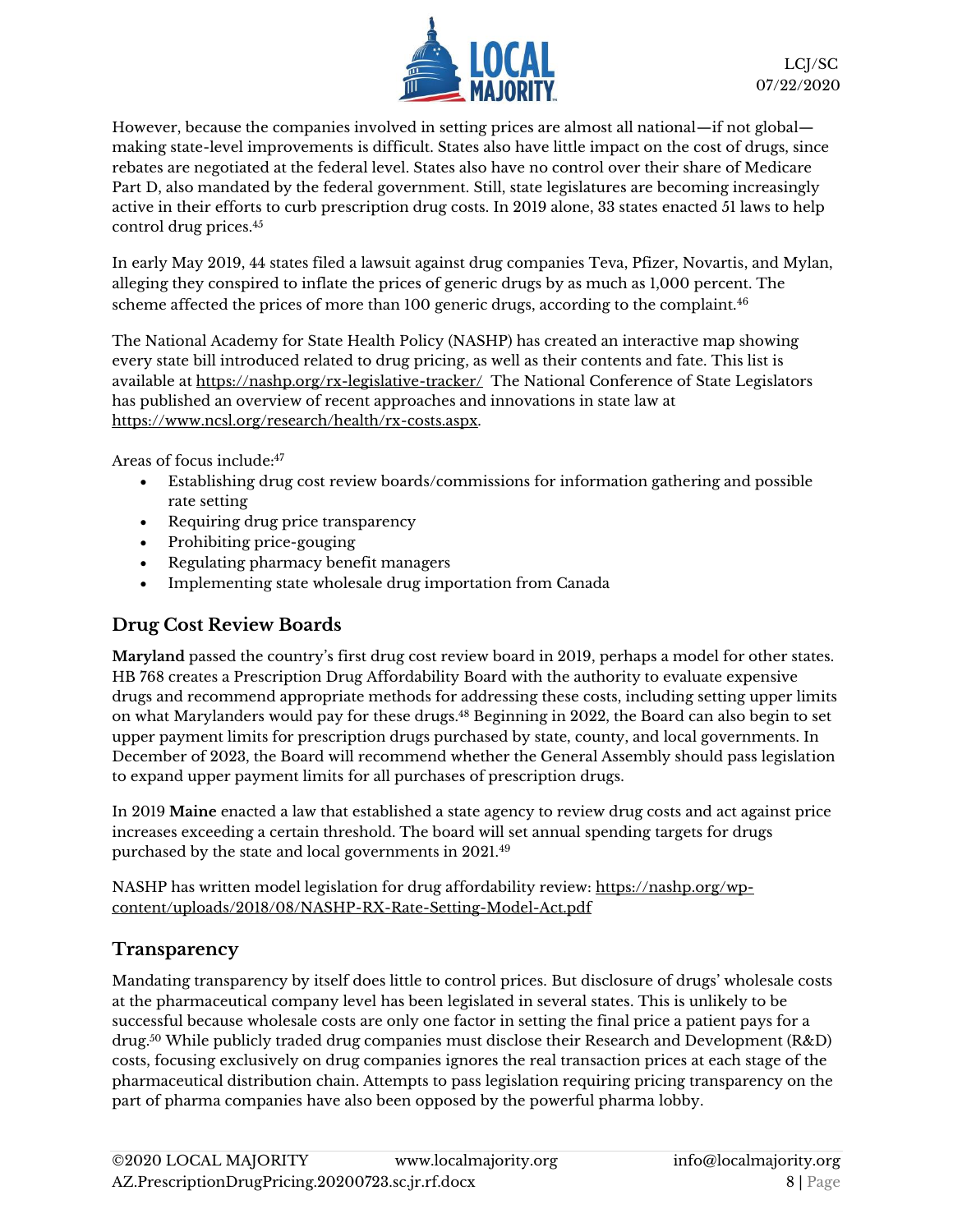

LCJ/SC 07/22/2020

A **California** price transparency law (SB 17), enacted in October 2017, applies to all drugs (brand-name and generic) with a wholesale acquisition cost of at least \$40. When the price of these drugs increases more than 16 percent in the prior 12 months or 32 percent in the preceding 24 months, manufacturers must report a variety of data about their business operations and costs to justify the price increases. The law is being challenged by industry.

NASHP has written model legislation for drug transparency: [https://nashp.org/wp](https://nashp.org/wp-content/uploads/2019/04/Comprehensive-Transparency-Model-Legislation-final-4_22_2019.pdf)[content/uploads/2019/04/Comprehensive-Transparency-Model-Legislation-final-4\\_22\\_2019.pdf](https://nashp.org/wp-content/uploads/2019/04/Comprehensive-Transparency-Model-Legislation-final-4_22_2019.pdf)

### **Prohibiting Price Gouging/Limiting Out-of-Pocket Costs**

In 2017, **Maryland** passed the country's first anti-price-gouging law (SB 631) that prohibited makers of essential drugs from raising prices to "unconscionable" levels.<sup>51</sup> The law applied to all off-patent and generic drugs on the World Health Organization's list of "essential medicines," which are considered to be the minimum pharmaceutical treatments needed for a basic health care system. An "unconscionable" price increase was defined as a price hike not justified by changes in production and for which consumers had no meaningful treatment alternative.

The law allowed Maryland's Medicaid agency to inform the Attorney General about drugs that cost at least \$80 and had a wholesale cost increase of 50 percent or more in 12 months. If the Attorney General did not find an adequate explanation for the price increase, the matter could be referred to the state court, which could then decide whether penalties should be imposed on the manufacturer.

Maryland's law was challenged by the generic drug industry and nullified in April 2018 when an Appeals Court held it was unconstitutional because it regulated commerce beyond Maryland's borders. After that decision, no state has successfully passed an anti-price gouging bill. On February 18, 2019, the law died when the Supreme Court formally declined to hear the appeal from the state's Democratic Attorney General.<sup>52</sup>

In 2018 Democratic State Senator Troy Singleton, **New Jersey**, introduced SB 977, which prohibits excessive charges for drugs developed by publicly funded research. It died in committee.<sup>53</sup>

In 2018 **California** passed SB 1021 to limit out-of-pocket costs for plans regulated by certain state departments. Copayments for a covered prescription drug for an individual prescription for a supply of up to 30 days are capped at \$250. The bill prevents the cost of a drug copayment from exceeding the retail price. It also limits formularies to four tiers and has provisions to keep insurance companies from routinely placing specialty drugs on their highest pricing tiers. 54

**California** also passed AB 265 (in 2017) to prevent any drug company from providing discounts on the branded drug if the patient's insurance company also covers a lower-priced generic equivalent, since the reduced-price branded drug will still probably be more expensive than the generic. 55

**Nevada** passed AB 381 in 2017, which limits the ability of an insurance company to move a drug from a lower-priced tier to a higher-priced tier.<sup>56</sup>

**Colorado** passed the first bill in the country to cap the price of insulin co-pays.<sup>57</sup> The bill, signed on May 22, 2019, placed a cap on co-pays of \$100 per month regardless of how much insulin a patient uses. The insurance company will cover whatever exceeds \$100. In 2020, Illinois follow with a similar bill and New Mexico passed a bill to cap co-pays at \$25 per prescription.<sup>58</sup>

NASHP has also written model legislation for drug affordability review: [https://nashp.org/wp](https://nashp.org/wp-content/uploads/2017/07/Prescription-Drugs-Rate-Setting_Model-Legislation.pdf)[content/uploads/2017/07/Prescription-Drugs-Rate-Setting\\_Model-Legislation.pdf](https://nashp.org/wp-content/uploads/2017/07/Prescription-Drugs-Rate-Setting_Model-Legislation.pdf)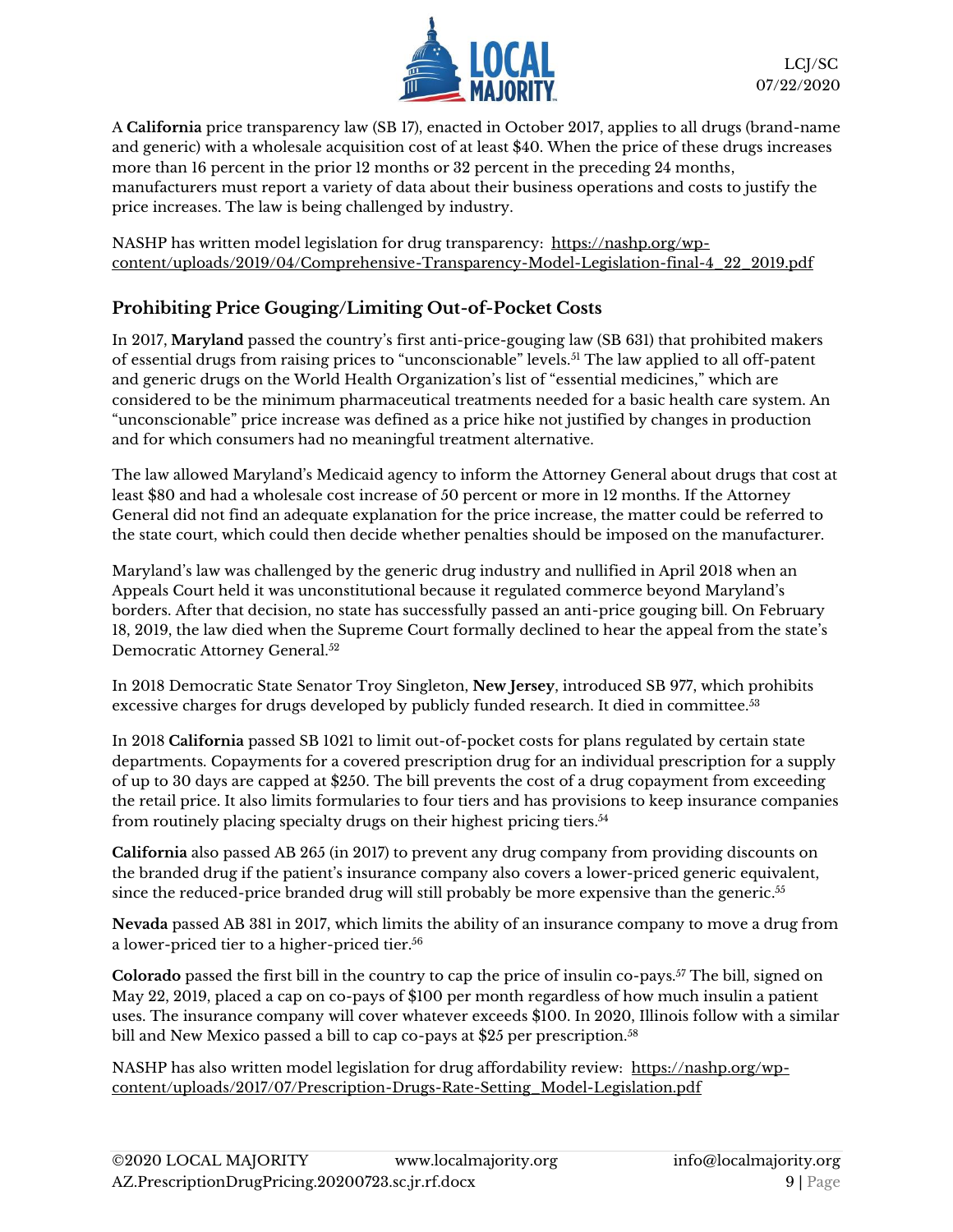

### **Regulating Pharmacy Benefit Managers (PBMs)**

Twenty-one states passed 32 bills regulating PBMs in 2018. <sup>59</sup> Each state's bills have some or all of the following approaches:

- Requiring PBMs be licensed by or registered with the state
- Requiring PBMs to report certain cost information about rebates or pricing methodology
- Barring PBMs from collecting copayments that are more than the total charges submitted by a pharmacy
- Requiring a PBM to establish a threshold for patients' cost-sharing expenses for a drug

The National Academy for State Health Policy (NASHP) has written two model legislation/bills for regulating PBMs: Model A: [https://nashp.org/wp-content/uploads/2019/02/Updated-MODEL-A-PBM-legislation-](https://nashp.org/wp-content/uploads/2019/02/Updated-MODEL-A-PBM-legislation-1_31_2019.pdf)[1\\_31\\_2019.pdf](https://nashp.org/wp-content/uploads/2019/02/Updated-MODEL-A-PBM-legislation-1_31_2019.pdf)

Model B: <https://nashp.org/wp-content/uploads/2019/02/NASHP-PBM-Model-Act-B-022019.pdf>

# **Drug Importation from Canada**

In the absence of federal action on drug importation, several states have approved legislation legalizing importation of prescription drugs from Canada, should the federal government allow importation.

**Vermont** became the first state to approve legislation (S.175) to import low-cost drugs from Canada on May 16, 2018.<sup>60</sup> The bill creates an importation program to purchase high-cost drugs through authorized wholesalers in Canada and make them available to Vermonters through an existing supply chain that includes local pharmacies.

**Colorado** also joined the ranks of states approving drug importation from Canada when the Governor signed legislation similar to Vermont's in May 2019.<sup>61</sup>

In June 2019, **Florida's** Governor signed a bill that allows the state to import prescription drugs from Canada, if federal authorities give their approval.<sup>62</sup> The governor cites direct support from President Donald Trump.<sup>63</sup>

NASHP has written model legislation regarding the importation option: [https://nashp.org/wp](https://nashp.org/wp-content/uploads/2019/03/Wholesale-Importation-Act-FINAL-3_25_2019.pdf)[content/uploads/2019/03/Wholesale-Importation-Act-FINAL-3\\_25\\_2019.pdf](https://nashp.org/wp-content/uploads/2019/03/Wholesale-Importation-Act-FINAL-3_25_2019.pdf)

# **Industry Consolidation Oversight**

Little can be done at the state level about national pharmacy/PBM mergers other than filing complaints with the federal Department of Justice.

States can provide increased oversight into mergers done within the state, with attention paid to how they will affect patients' costs and competition in the market. **California**, for example, passed AB 595 in 2018, instituting stronger oversight for health care mergers in a state where five insurers cover 90 percent of the market.<sup>64</sup>

#### **Purchasing Consortiums**

**California's Executive Order** N-01-19 of January 7, 2019, directs the state's Medicaid system and all state agencies to negotiate and purchase prescription drugs collaboratively. Currently, California's Medicaid enrollees participate through a number of individual managed care plans that negotiate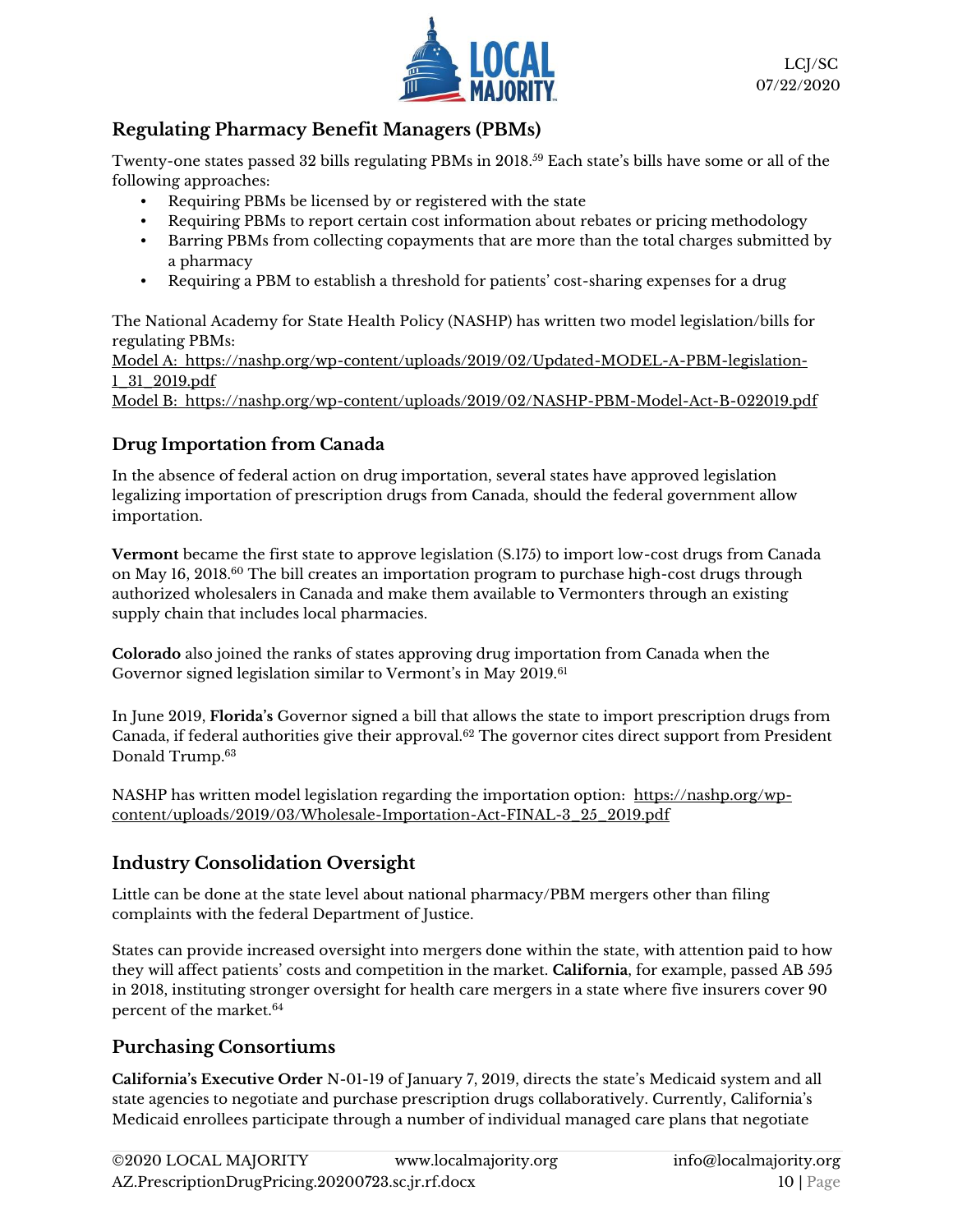

independently. The state will create a single list of preferred drugs targeted for price negotiation. To implement the changes, the state has contracted with Magellan Medicaid Administration. The program will go live by Jan. 1, 2021. Private purchasers and other government agencies will eventually be able to participate. California expects other states to join in its program.<sup>65,66</sup>

**New Mexico:** Gov. Lujan Grisham, in April 2019, signe[d SB 131](https://www.nmlegis.gov/Sessions/19%2520Regular/final/SB0131.pdf) into law to allow the state to consolidate public purchasers, including various state agencies and Medicaid, to leverage their buying power to lower drug costs. The Interagency Pharmacy Purchasing Council is also identifying ways to use public purchasing to benefit individuals in the private sector and partnering with other multistate purchasing collaboratives. Additional plans are to explore a common formulary for all state agencies, a single purchasing agreement and a common agreement for all PBMs.<sup>67</sup>

#### **National Purchasing Consortiums**

All 50 states participate in the Minnesota Multistate Contracting Alliance for Pharmacy program (MMCAP) through which states contract with a purchasing organization to negotiate Medicaid supplemental rebates on their behalf.<sup>68</sup> MMCAP shares savings through competitive bidding and aggressively negotiated contracts that adhere to State of Minnesota procurement regulations. This volume aggregation results in deep cost savings on pharmaceuticals. Savings are estimated to be about  $24%$  for branded drugs and  $65%$  for generics.<sup>69</sup>

#### **Patient Assistance Programs (PAPs)**

PAPs are programs sponsored by pharma companies that provide financial assistance or free drugs to low income people to augment any existing prescription drug coverage.<sup>70</sup> The assistance the enrollee receives is not counted towards the beneficiary's Part D out-of-pocket costs.

# **What has Arizona Done to Fix the Problem? Key AZ Legislation**

- With the legislative session shortened due to COVID-19, there were no prescription drug bills passed during the 2020 session.<sup>71</sup> Since the legislature was adjourned *sine die*, it is unclear which bills will be re-introduced in future sessions.
- In the 2019 session, HB 2285 (titled: Pharmacy Benefit Manager; prime sponsor: Senator Regina Cobb), was passed. The bill is intended to provide transparency in pricing by pharmacy benefit managers. Additionally, plan sponsors and PBMs may not prohibit innetwork pharmacies from dispensing 90-day prescription fills if the pharmacy agrees to the reimbursement rate and the plan allows it.<sup>72</sup>
- In the 2019 session, HB 2166 (titled: Insurance; cost sharing; calculation; prime sponsor: Senator Nancy Barto), was passed. This measure requires a health care insurer to include any cost sharing amount paid by either the enrollee or another person on behalf of the enrollee when calculating an enrollee's contribution to any out-of-pocket maximum, deductible, copayment, coinsurance or other applicable cost sharing requirements. 73
- In the 2018 session, HB 2202 (titled: Pharmacy benefits managers; pharmacies; practices; prime sponsor: Representative Regina Cobb), died in committee. The bill would have prohibited pharmacy benefit managers (PBM) from receiving payments for more than what the pharmacist receives. Additionally, the PBM could not prevent the pharmacist from telling the patient what the cost of the drug would be if they bought it outside of their plan, and the pharmacist must sell the drug to the patient if they do not want to buy it through their plan.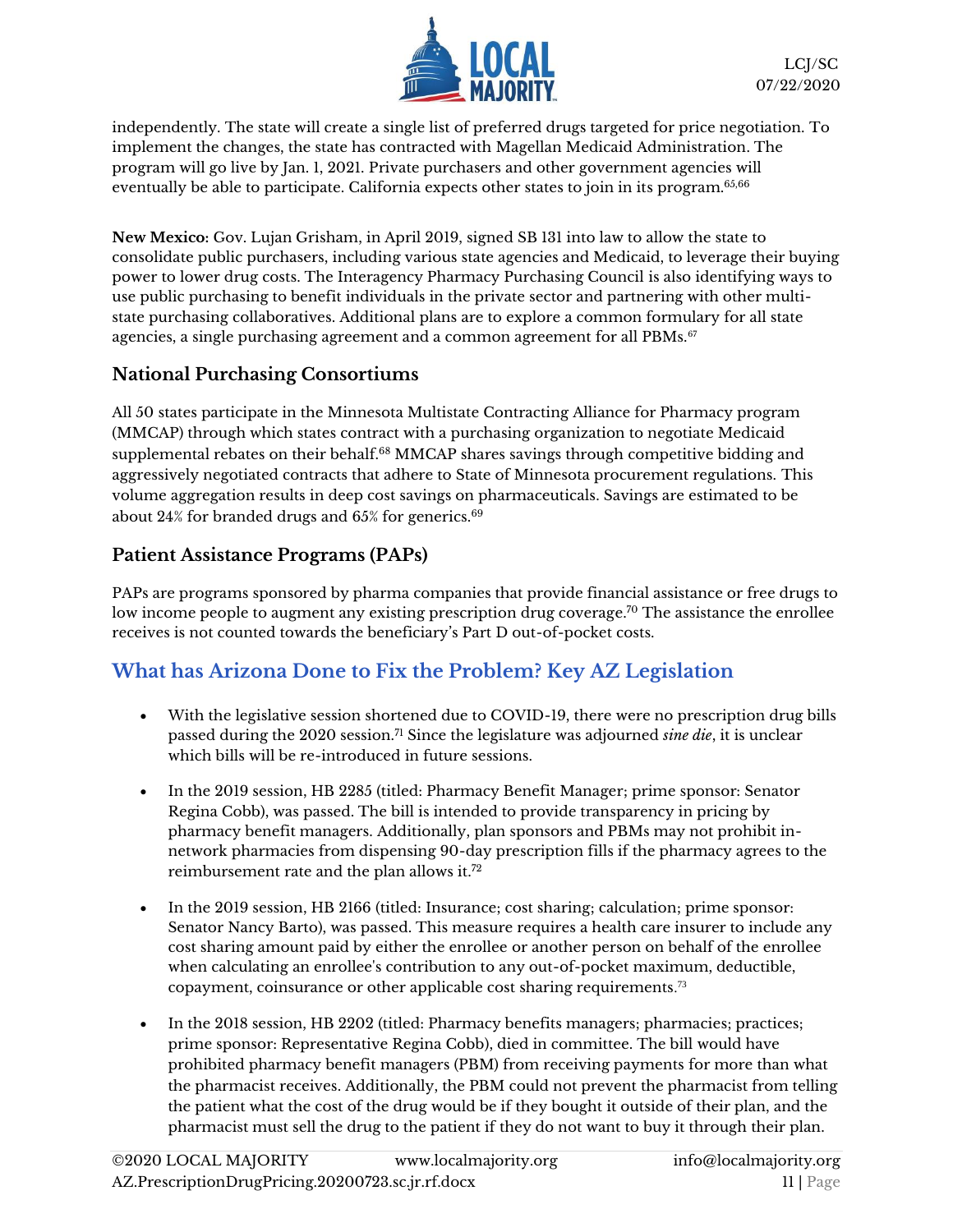

Also, the PBM cannot prevent the pharmacist from selling a 90 day supply if allowed by state law.<sup>74</sup>

• In the 2018 session, HB2107 (titled: Pharmacies; practices; pharmacy benefits managers; prime sponsor: Representative Maria Syms), was passed. The bill prohibits a PBM or other entities that administer prescription drug benefits from prohibiting or penalizing a pharmacy or a pharmacist from informing a patient of a lower cost alternative. In addition to preventing "gag clauses," it prohibits mandatory "claw backs," where insured patients pay more in copays than pharmacies receive in reimbursements.<sup>75</sup>

#### **Bills Introduced and not passed in 2020**

- SB1413 and SB1601 (titled: Insulin drugs, cost sharing limit; sponsored by Senators David Farnsworth and Rebecca Rios), would have placed an upper limit of \$100 that a subscriber must pay for a one month supply of insulin. Both bills remained in committee when the Senate adjourned *sine die*. 76,77
- SB1387 (titled: Prescription drugs; upper payment limit; sponsored by Senator Juan Mendez), would have established a Prescription Drug Affordability Board to protect residents from the high cost of prescription drugs. The bill never made it off the floor when the Senate adjourned *sine die*. 78

# **Conclusion**

The causes for increases in prescription drug prices are complicated, as is solving this problem, because of the complex web of agreements between the multiple players involved, their lobbying power, and the lack of transparency in the pricing process. There is no single scapegoat for the skyrocketing prices of medications—there is plenty of blame to spread around.

In the meantime, anything that legislators and legislative candidates can do to understand the complexities and opportunities for improvement at the state level can only increase the likelihood of helping to solve the problem of runaway drug prices.

<sup>1</sup>[https://www.kff.org/health-costs/press-release/poll-nearly-1-in-4-americans-taking-prescription-drugs-say-its](https://www.kff.org/health-costs/press-release/poll-nearly-1-in-4-americans-taking-prescription-drugs-say-its-difficult-to-afford-medicines-including-larger-shares-with-low-incomes/)[difficult-to-afford-medicines-including-larger-shares-with-low-incomes/](https://www.kff.org/health-costs/press-release/poll-nearly-1-in-4-americans-taking-prescription-drugs-say-its-difficult-to-afford-medicines-including-larger-shares-with-low-incomes/)

<sup>2</sup> https://healthcostinstitute.org/in-the-news/international-comparisons-of-health-care-prices-2017-ifhp-survey <sup>3</sup> [https://www.upi.com/Health\\_News/2020/03/04/US-drug-prices-rose-three-times-faster-than-inflation-in-a](https://www.upi.com/Health_News/2020/03/04/US-drug-prices-rose-three-times-faster-than-inflation-in-a-decade/3221583293777/)[decade/3221583293777/](https://www.upi.com/Health_News/2020/03/04/US-drug-prices-rose-three-times-faster-than-inflation-in-a-decade/3221583293777/)

<sup>4</sup> <https://www.nytimes.com/2018/01/06/business/humira-drug-prices.html>

<sup>5</sup> <https://www.goodrx.com/blog/prescription-drugs-approved-in-2018-list-prices-over-30k-per-year/>

<sup>6</sup> https://healthcostinstitute.org/diabetes-and-insulin/price-of-insulin-prescription-doubled-between-2012-and-2016

<sup>7</sup> <https://arizonapirg.org/reports/azp/real-price-medications-survey-pharmaceutical-prices>

<sup>8</sup> <https://www.healthsystemtracker.org/chart-collection/recent-forecasted-trends-prescription-drug-spending/>

<sup>9</sup> https://familiesusa.org/wp-content/uploads/2019/05/SILC\_The-Problem-with-Rx-Drug-Pricing\_Fact-Sheet\_05172019.pdf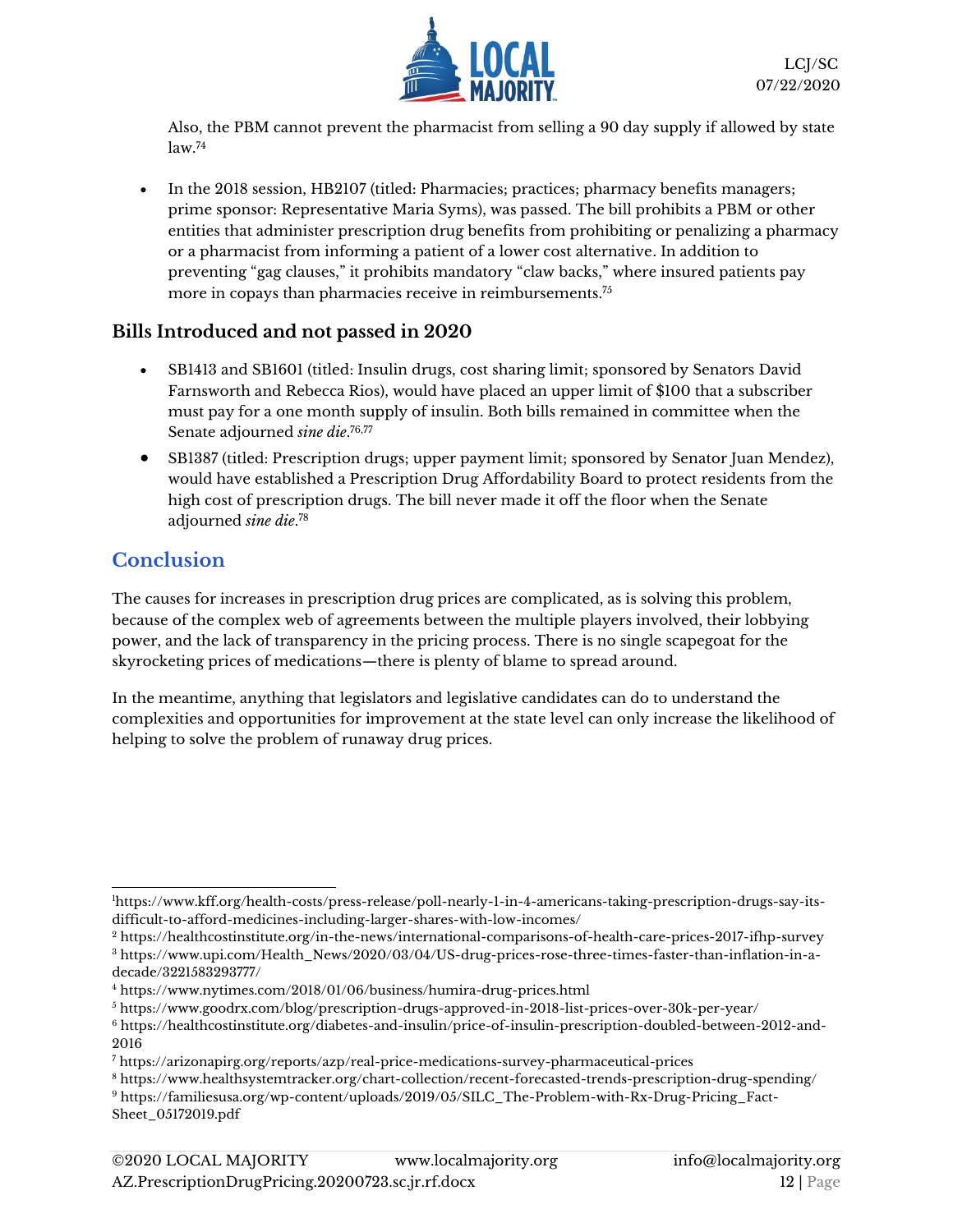

 https://www.goodrx.com/blog/health-insurance-aside-americans-still-struggle-to-pay-for-their-medications/ https://www.hsgac.senate.gov/imo/media/doc/Manufactured%20Crisis%20-

%20How%20Devastating%20Drug%20Price%20Increases%20Are%20Harming%20America's%20Seniors%20- %20Report.pdf

 [https://www.hsgac.senate.gov/media/minority-media/breaking-brand-name-drugs-increasing-at-10x-cost-of](https://www.hsgac.senate.gov/media/minority-media/breaking-brand-name-drugs-increasing-at-10x-cost-of-inflation-mccaskill-report-finds)[inflation-mccaskill-report-finds](https://www.hsgac.senate.gov/media/minority-media/breaking-brand-name-drugs-increasing-at-10x-cost-of-inflation-mccaskill-report-finds)

<https://www.retiremediq.com/blog/part-d-donut-hole/>

https://jamanetwork.com/journals/jama/article-abstract/2762308

https://pharma.nridigital.com/pharma\_nov19/from\_evergreening\_to\_thicketing\_exploring\_manipulation\_of\_ the\_pharma\_patent\_sys

https://www.opensecrets.org/lobby/indusclient.php?id=H04&year=2018

https://www.opensecrets.org/lobby/indusclient.php?id=H04&year=2018

<https://www.drugchannels.net/2019/04/my-wall-street-journal-op-ed-dont-blame.html#more>

<https://www.medicinenet.com/script/main/art.asp?articlekey=9877>

[https://www.upcounsel.com/how-long-does-a-drug-patent-last.](https://www.upcounsel.com/how-long-does-a-drug-patent-last)

[https://www.fda.gov/forindustry/developingproductsforrarediseasesconditions/default.htm.](https://www.fda.gov/forindustry/developingproductsforrarediseasesconditions/default.htm)

 $^{22}$  [https://www.fda.gov/drugs/development-approval-process-drugs/frequently-asked-questions-patents-and](https://www.fda.gov/drugs/development-approval-process-drugs/frequently-asked-questions-patents-and-exclusivity)[exclusivity](https://www.fda.gov/drugs/development-approval-process-drugs/frequently-asked-questions-patents-and-exclusivity)

[3https://www.fda.gov/drugs/resourcesforyou/consumers/buyingusingmedicinesafely/genericdrugs/ucm167991.](https://www.fda.gov/drugs/resourcesforyou/consumers/buyingusingmedicinesafely/genericdrugs/ucm167991.htm) [htm.](https://www.fda.gov/drugs/resourcesforyou/consumers/buyingusingmedicinesafely/genericdrugs/ucm167991.htm)

 "[https://www.marketwatch.com/story/big-pharma-games-the-system-to-make-generic-drugs-more](https://www.marketwatch.com/story/big-pharma-games-the-system-to-make-generic-drugs-more-expensive-2018-07-27)[expensive-2018-07-27.](https://www.marketwatch.com/story/big-pharma-games-the-system-to-make-generic-drugs-more-expensive-2018-07-27) 

 [https://www.washingtonpost.com/business/economy/steven-pearlstein-stop-the-pharmacy-consolidation](https://www.washingtonpost.com/business/economy/steven-pearlstein-stop-the-pharmacy-consolidation-train/2011/12/06/gIQAY7POlO_story.html)[train/2011/12/06/gIQAY7POlO\\_story.html.](https://www.washingtonpost.com/business/economy/steven-pearlstein-stop-the-pharmacy-consolidation-train/2011/12/06/gIQAY7POlO_story.html)

 [https://www.pharmacytimes.com/contributor/timothy-aungst-pharmd/2018/03/pharmacy-wars-an-era-of](https://www.pharmacytimes.com/contributor/timothy-aungst-pharmd/2018/03/pharmacy-wars-an-era-of-acquisition-mergers-and-losses)[acquisition-mergers-and-losses.](https://www.pharmacytimes.com/contributor/timothy-aungst-pharmd/2018/03/pharmacy-wars-an-era-of-acquisition-mergers-and-losses) 

[https://healthpayerintelligence.com/news/cvs-aetna-merger-may-face-antitrust-consumer-protection-issues.](https://healthpayerintelligence.com/news/cvs-aetna-merger-may-face-antitrust-consumer-protection-issues)

 [https://www.kff.org/private-insurance/state-indicator/market-share-and-enrollment-of-largest-three-insurers](https://www.kff.org/private-insurance/state-indicator/market-share-and-enrollment-of-largest-three-insurers-individual-market/)[individual-market/.](https://www.kff.org/private-insurance/state-indicator/market-share-and-enrollment-of-largest-three-insurers-individual-market/) 

[https://www.bloomberg.com/graphics/2018-drug-spread-pricing/.](https://www.bloomberg.com/graphics/2018-drug-spread-pricing/) 

 [https://health.usnews.com/health-care/for-better/articles/2019-02-06/why-are-prescription-drug-prices-rising.](https://health.usnews.com/health-care/for-better/articles/2019-02-06/why-are-prescription-drug-prices-rising)  [https://www.healio.com/internal-medicine/pharmacology/news/online/%7bf6967882-2578-41e6-bcb2-](https://www.healio.com/internal-medicine/pharmacology/news/online/%7bf6967882-2578-41e6-bcb2-191c2c782a22%7d/medicare-part-d-could-save-144b-using-va-drug-prices)

[191c2c782a22%7d/medicare-part-d-could-save-144b-using-va-drug-prices.](https://www.healio.com/internal-medicine/pharmacology/news/online/%7bf6967882-2578-41e6-bcb2-191c2c782a22%7d/medicare-part-d-could-save-144b-using-va-drug-prices).

 [https://www.ncpanet.org/newsroom/news-releases/2019/03/13/west-virginia-medicaid-saves-\\$54.4-million](https://www.ncpanet.org/newsroom/news-releases/2019/03/13/west-virginia-medicaid-saves-$54.4-million-with-prescription-drug-carve-out)[with-prescription-drug-carve-out.](https://www.ncpanet.org/newsroom/news-releases/2019/03/13/west-virginia-medicaid-saves-$54.4-million-with-prescription-drug-carve-out)

<https://www.healthsystemtracker.org/chart-collection/recent-forecasted-trends-prescription-drug-spending/>

<https://www.nytimes.com/2018/01/06/business/humira-drug-prices.html>

<https://jamanetwork.com/journals/jamainternalmedicine/article-abstract/2759734>

[https://www.healio.com/internal-medicine/pharmacology/news/online/%7bf6967882-2578-41e6-bcb2-](https://www.healio.com/internal-medicine/pharmacology/news/online/%7bf6967882-2578-41e6-bcb2-191c2c782a22%7d/medicare-part-d-could-save-144b-using-va-drug-prices)

[191c2c782a22%7d/medicare-part-d-could-save-144b-using-va-drug-prices.](https://www.healio.com/internal-medicine/pharmacology/news/online/%7bf6967882-2578-41e6-bcb2-191c2c782a22%7d/medicare-part-d-could-save-144b-using-va-drug-prices).

<https://medicalxpress.com/news/2020-02-medicare-billions-insulin-prices.html>

https://www.drugchannels.net/2017/01/the-weird-and-wild-gross-to-net.html

https://www.goodrx.com/blog/generic-epipen-is-still-expensive-heres-how-you-can-save/

 http://www.talkmedianews.com/rip-n-read/2017/08/18/mylan-fined-465-million-settle-1-2-billion-epi-penovercharges-paid-medicaid/

 https://www.cnn.com/2018/10/10/politics/drug-prices-legislation-signed-into-law-donald-trump/index.html https://www.nytimes.com/2019/06/14/health/drug-prices-tv-ads.html

 https://www.npr.org/2019/07/09/739770699/judge-blocks-trump-rule-requiring-pharma-companies-to-sayprice-of-drugs-in-tv-a

https://www.pharmacist.com/article/nih-funding-contributed-210-approved-drugs-recent-years-study-says

https://khn.org/news/states-pass-record-number-of-laws-to-reel-in-drug-prices/

<https://www.nytimes.com/2019/05/11/health/teva-price-fixing-lawsuit.html>

<https://nashp.org/cha-ching-lowering-rx-costs/>

 [http://healthcareforall.com/wp-content/uploads/2019/04/Summary-of-Prescription-Drug-Affordability-](http://healthcareforall.com/wp-content/uploads/2019/04/Summary-of-Prescription-Drug-Affordability-Board-.pdf)[Board-.pdf](http://healthcareforall.com/wp-content/uploads/2019/04/Summary-of-Prescription-Drug-Affordability-Board-.pdf)

 https://khn.org/news/states-pass-record-number-of-laws-to-reel-in-drug-prices/ <https://healthpolicy.usc.edu/research/state-drug-pricing-transparency-laws-numerous-efforts-most-fall-short/>